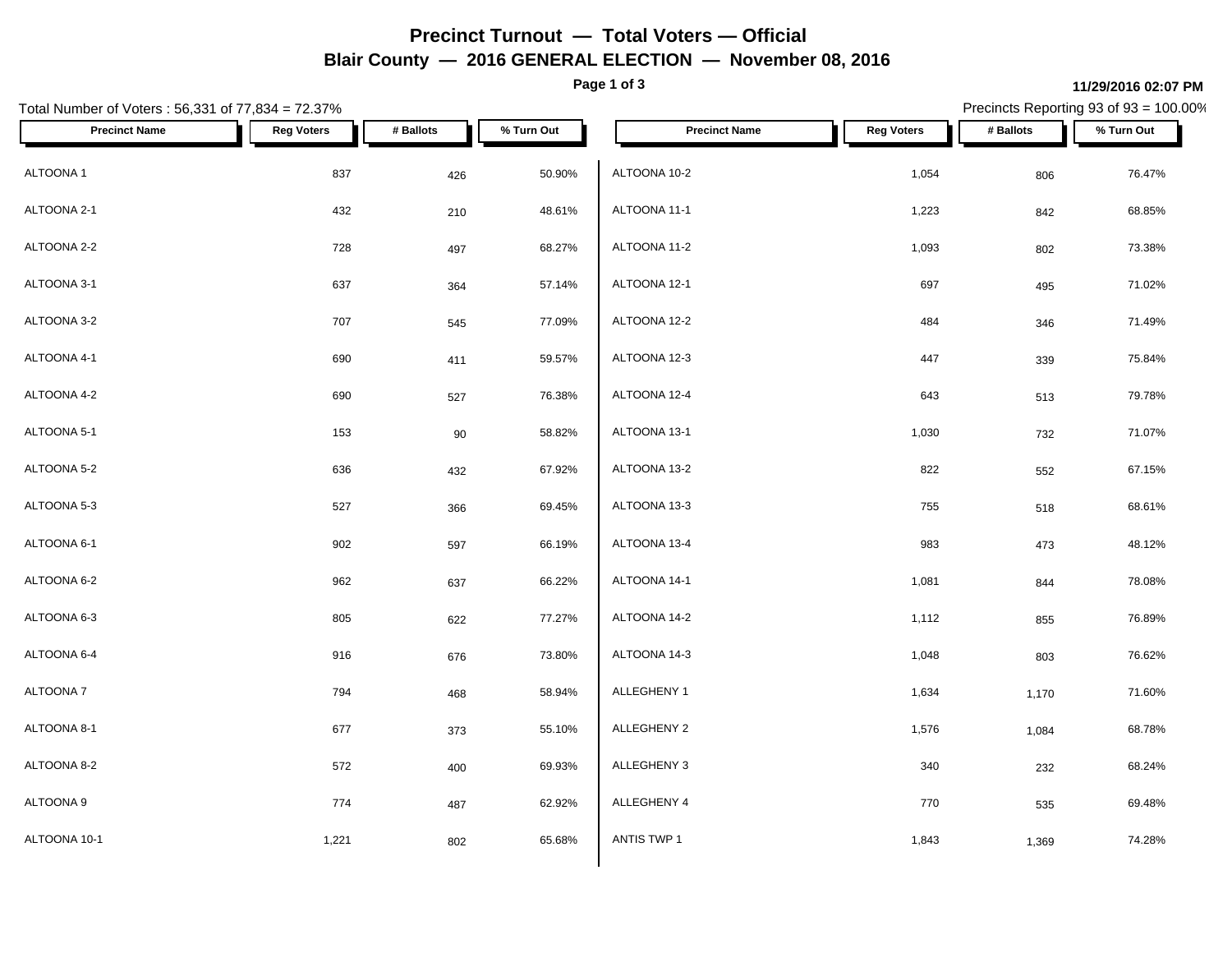## **Precinct Turnout — Total Voters — Official Blair County — 2016 GENERAL ELECTION — November 08, 2016**

**Page 2 of 3**

#### **11/29/2016 02:07 PM**

Precincts Reporting 93 of 93 = 100.00%

| Total Number of Voters: 56,331 of 77,834 = 72.37% |                   |           |            |                        |                   | Precincts Reporting 93 of 93 = 100.00% |            |
|---------------------------------------------------|-------------------|-----------|------------|------------------------|-------------------|----------------------------------------|------------|
| <b>Precinct Name</b>                              | <b>Reg Voters</b> | # Ballots | % Turn Out | <b>Precinct Name</b>   | <b>Reg Voters</b> | # Ballots                              | % Turn Out |
| ANTIS TWP 2                                       | 1,135             | 892       | 78.59%     | HOLLIDAYSBURG 2        | 515               | 388                                    | 75.34%     |
| ANTIS TWP 3                                       | 1,388             | 1,045     | 75.29%     | HOLLIDAYSBURG 3        | 350               | 227                                    | 64.86%     |
| BELLWOOD BORO                                     | 1,074             | 802       | 74.67%     | <b>HOLLIDAYSBURG 4</b> | 569               | 427                                    | 75.04%     |
| <b>BLAIR TWP 1</b>                                | 1,126             | 910       | 80.82%     | HOLLIDAYSBURG 5        | 487               | 383                                    | 78.64%     |
| <b>BLAIR TWP 2</b>                                | 1,191             | 910       | 76.41%     | <b>HOLLIDAYSBURG 6</b> | 838               | 604                                    | 72.08%     |
| <b>BLAIR TWP 3</b>                                | 941               | 723       | 76.83%     | <b>HOLLIDAYSBURG 7</b> | 490               | 362                                    | 73.88%     |
| <b>CATHARINE TWP</b>                              | 469               | 374       | 79.74%     | <b>HUSTON TWP</b>      | 762               | 627                                    | 82.28%     |
| <b>DUNCANSVILLE</b>                               | 847               | 630       | 74.38%     | <b>JUNIATA TWP</b>     | 689               | 545                                    | 79.10%     |
| FRANKSTOWN TWP1                                   | 1,164             | 908       | 78.01%     | LOGAN TWP 1            | 1,444             | 1,015                                  | 70.29%     |
| FRANKSTOWN TWP2                                   | 1,126             | 827       | 73.45%     | LOGAN TWP 2            | 1,617             | 1,170                                  | 72.36%     |
| FRANKSTOWN TWP3                                   | 1,225             | 955       | 77.96%     | LOGAN TWP 3            | 829               | 626                                    | 75.51%     |
| FRANKSTOWN TWP4                                   | 1,006             | 740       | 73.56%     | LOGAN TWP 4            | 1,135             | 840                                    | 74.01%     |
| <b>FRANKSTOWN TWP5</b>                            | 1,227             | 1,014     | 82.64%     | LOGAN TWP 5            | 1,160             | 888                                    | 76.55%     |
| FREEDOM TWP 1                                     | 658               | 560       | 85.11%     | LOGAN TWP 6            | 1,606             | 1,149                                  | 71.54%     |
| FREEDOM TWP 2                                     | 1,332             | 942       | 70.72%     | LOGAN TWP 7            | 545               | 410                                    | 75.23%     |
| <b>GREENFIELD TWP1</b>                            | 937               | 632       | 67.45%     | <b>MARTINSBURG 1</b>   | 540               | 421                                    | 77.96%     |
| <b>GREENFIELD TWP2</b>                            | 113               | 83        | 73.45%     | <b>MARTINSBURG 2</b>   | 725               | 541                                    | 74.62%     |
| <b>GREENFIELD TWP3</b>                            | 1,097             | 783       | 71.38%     | NEWRY BORO             | 135               | 90                                     | 66.67%     |
| <b>HOLLIDAYSBURG 1</b>                            | 416               | 276       | 66.35%     | NORTH WOODBURY         | 1,606             | 1,169                                  | 72.79%     |
|                                                   |                   |           |            |                        |                   |                                        |            |